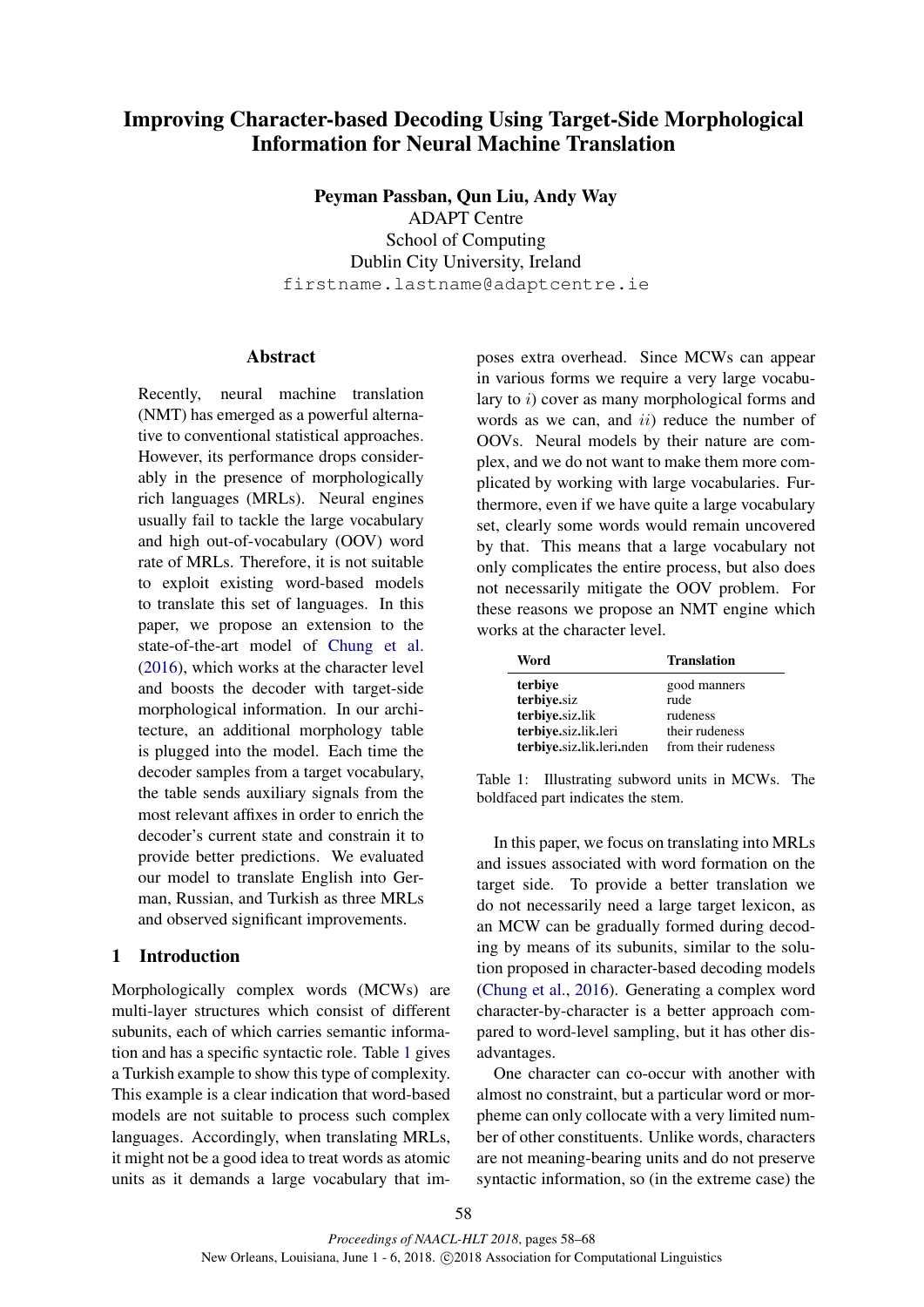chance of sampling each character by the decoder is almost equal to the others, but this situation is less likely for words. The only constraint that prioritize which character should be sampled is information stored in the decoder, which we believe is insufficient to cope with all ambiguities. Furthermore, when everything is segmented into characters the target sentence with a limited number of words is changed to a very long sequence of characters, which clearly makes it harder for the decoder to remember such a long history. Accordingly, character-based information flows in the decoder may not be as informative as wordor morpheme-based information.

In the character-based NMT model everything is almost the same as its word-based counterpart except the target vocabulary whose size is considerably reduced from thousands of words to just hundreds of characters. If we consider the decoder as a classifier, it should in principle be able to perform much better over hundreds of classes (characters) rather than thousands (words), but the performance of character-based models is almost the same as or slightly better than their wordbased versions. This underlines the fact that the character-based decoder is perhaps not fed with sufficient information to provide improved performance compared to word-based models.

Character-level decoding limits the search space by dramatically reducing the size of the target vocabulary, but at the same time widens the search space by working with characters whose sampling seems to be harder than words. The freedom in selection and sampling of characters can mislead the decoder, which prevents us from taking the maximum advantages of character-level decoding. If we can control the selection process with other constraints, we may obtain further benefit from restricting the vocabulary set, which is the main goal followed in this paper.

In order to address the aforementioned problems we redesign the neural decoder in three different scenarios. In the first scenario we equip the decoder with an additional morphology table including target-side affixes. We place an attention module on top of the table which is controlled by the decoder. At each step, as the decoder samples a character, it searches the table to find the most relevant information which can enrich its state. Signals sent from the table can be interpreted as additional constraints. In the second scenario we share

the decoder between two output channels. The first one samples the target character and the other one predicts the morphological annotation of the character. This multi-tasking approach forces the decoder to send morphology-aware information to the final layer which results in better predictions. In the third scenario we combine these two models. Section 3 provides more details on our models.

Together with different findings that will be discussed in the next sections, there are two main contributions in this paper. We redesigned and tuned the NMT framework for translating into MRLs. It is quite challenging to show the impact of external knowledge such as morphological information in neural models especially in the presence of large parallel corpora. However, our models are able to incorporate morphological information into decoding and boost its quality. We inject the decoder with morphological properties of the target language. Furthermore, the novel architecture proposed here is not limited to morphological information alone and is flexible enough to provide other types of information for the decoder.

# 2 NMT for MRLs

There are several models for NMT of MRLs which are designed to deal with morphological complexities. García-Martínez et al. (2016) and Sennrich and Haddow (2016) adapted the factored machine translation approach to neural models. Morphological annotations can be treated as extra factors in such models. Jean et al. (2015) proposed a model to handle very large vocabularies. Luong et al. (2015) addressed the problem of rare words and OOVs with the help of a post-translation phase to exchange unknown tokens with their potential translations. Sennrich et al. (2016) used subword units for NMT. The model relies on frequent subword units instead of words. Costa-jussà and Fonollosa (2016) designed a model for translating from MRLs. The model encodes source words with a convolutional module proposed by Kim et al. (2016). Each word is represented by a convolutional combination of its characters.

Luong and Manning (2016) used a hybrid model for representing words. In their model, unseen and complex words are encoded with a character-based representation, with other words encoded via the usual surface-form embeddings. Vylomova et al. (2016) compared differ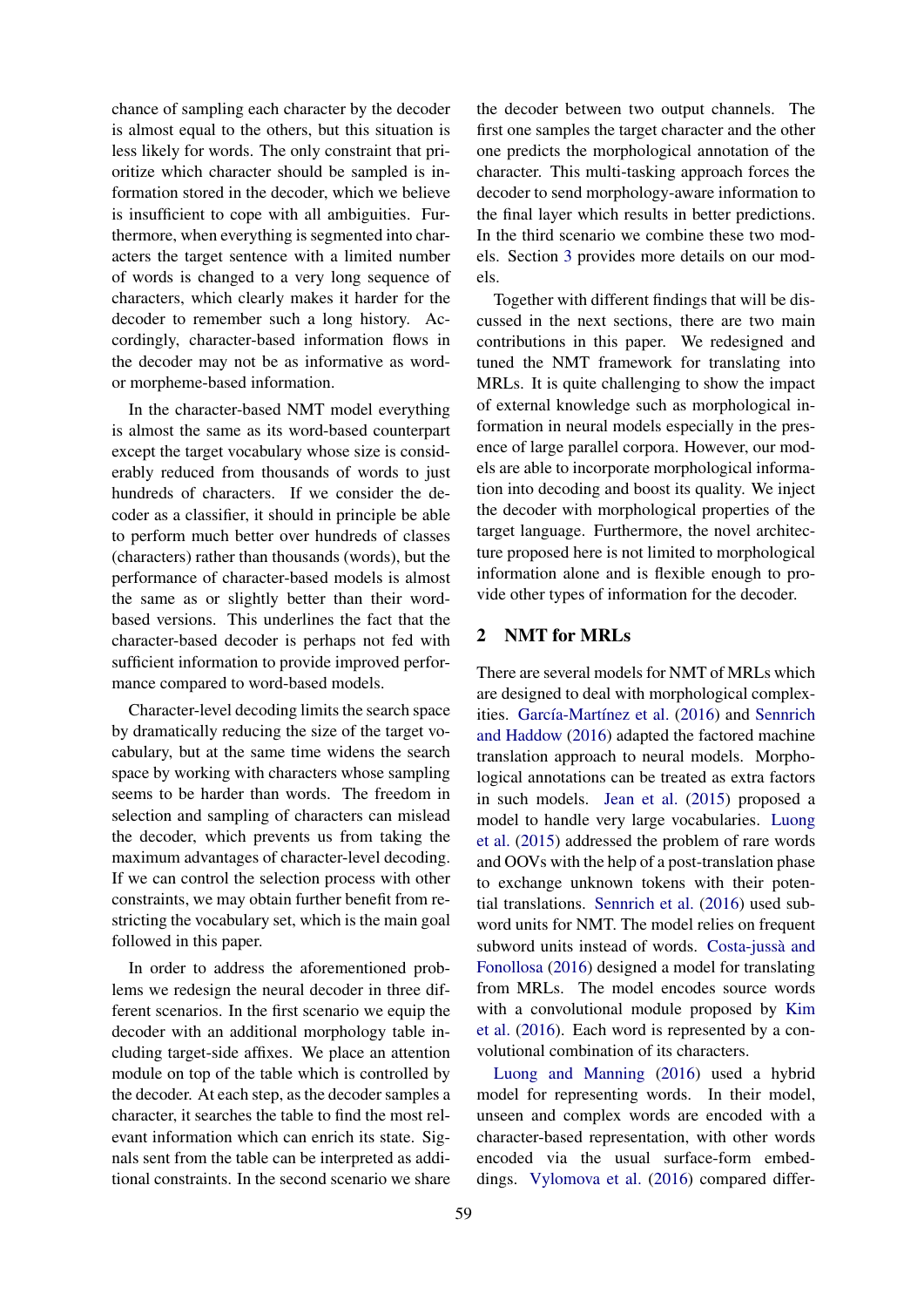ent representation models (word-, morpheme, and character-level models) which try to capture complexities on the source side, for the task of translating from MRLs.

Chung et al. (2016) proposed an architecture which benefits from different segmentation schemes. On the encoder side, words are segmented into subunits with the byte-pair segmentation model (*bpe*) (Sennrich et al., 2016), and on the decoder side, one target character is produced at each time step. Accordingly, the target sequence is treated as a long chain of characters without explicit segmentation. Grönroos et al. (2017) focused on translating from English into Finnish and implicitly incorporated morphological information into NMT through multi-task learning. Passban (2018) comprehensively studied the problem of translating MRLs and addressed potential challenges in the field.

Among all the models reviewed in this section, the network proposed by Chung et al. (2016) could be seen as the best alternative for translating into MRLs as it works at the character level on the decoder side and it was evaluated in different settings on different languages. Consequently, we consider it as a baseline model in our experiments.

# 3 Proposed Architecture

We propose a compatible neural architecture for translating into MRLs. The model benefits from subword- and character-level information and improves upon the state-of-the-art model of Chung et al. (2016). We manipulated the model to incorporate morphological information and developed three new extensions, which are discussed in Sections 3.1, 3.2, and 3.3.

#### 3.1 The Embedded Morphology Table

In the first extension an additional table containing the morphological information of the target language is plugged into the decoder to assist with word formation. Each time the decoder samples from the target vocabulary, it searches the morphology table to find the most relevant affixes given its current state. Items selected from the table act as guiding signals to help the decoder sample a better character.

Our base model is an encoder-decoder model with attention (Bahdanau et al., 2014), implemented using gated recurrent units (GRUs) (Cho et al., 2014). We use a four-layer model in our

experiments. Similar to Chung et al. (2016) and Wu et al. (2016), we use bidirectional units to encode the source sequence. Bidirectional GRUs are placed only at the input layer. The forward GRU reads the input sequence in its original order and the backward GRU reads the input in the reverse order. Each hidden state of the encoder in one time step is a concatenation of the forward and backward states at the same time step. This type of bidirectional processing provides a richer representation of the input sequence.

On the decoder side, one target character is sampled from a target vocabulary at each time step. In the original encoder-decoder model, the probability of predicting the next token  $y_i$  is estimated based on  $i$ ) the current hidden state of the decoder,  $ii)$  the last predicted token, and  $iii)$  the context vector. This process can be formulated as  $p(y_i|y_1, ..., y_{i-1}, \mathbf{x}) = g(h_i, y_{i-1}, \mathbf{c}_i)$ , where  $g(.)$ is a softmax function,  $y_i$  is the target token (to be predicted), x is the representation of the input sequence,  $h_i$  is the decoder's hidden state at the *i*-th time step, and  $c_i$  indicates the context vector which is a weighted summary of the input sequence generated by the attention module.  $c_i$  is generated via the procedure shown in (1):

$$
\mathbf{c}_{i} = \sum_{j=1}^{n} \alpha_{ij} s_{j}
$$
\n
$$
\alpha_{ij} = \frac{\exp(e_{ij})}{\sum_{k=1}^{n} \exp(e_{ik})}; \ e_{ij} = a(s_{j}, h_{i-1})
$$
\n(1)

where  $\alpha_{ij}$  denotes the weight of the j-th hidden state of the encoder  $(s_i)$  when the decoder predicts the *i*-th target token, and  $a()$  shows a combinatorial function which can be modeled through a simple feed-forward connection.  $n$  is the length of the input sequence.

In our first extension, the prediction probability is conditioned on one more constraint in addition to those three existing ones, as in  $p(y_i|y_1, ..., y_{i-1}, \mathbf{x}) = g(h_i, y_{i-1}, \mathbf{c}_i, \mathbf{c}_i^m)$ , where  $\mathbf{c}_i^m$  is the morphological context vector and carries information from those useful affixes which can enrich the decoder's information.  $\mathbf{c}_i^m$  is generated via an attention module over the morphology table which works in a similar manner to wordbased attention model. The attention procedure for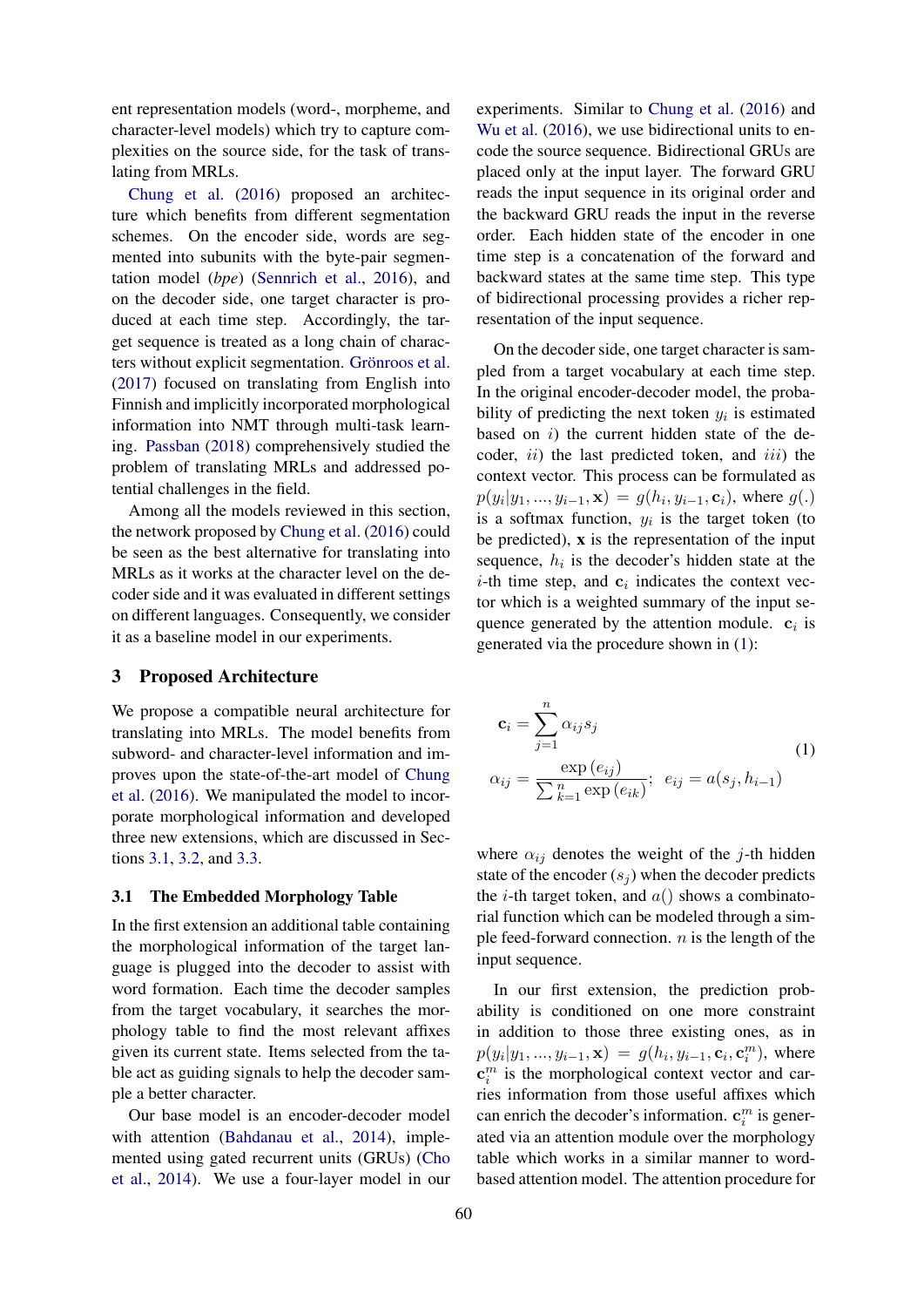|  |  |  |  |  |  |  |  |  |  | <i>i</i> = 1 2 3 4 5 6 7 8 9 10 11 12 13 14 15 16 17 18 19 20 21                                                                                                                                                                                                                             |  |
|--|--|--|--|--|--|--|--|--|--|----------------------------------------------------------------------------------------------------------------------------------------------------------------------------------------------------------------------------------------------------------------------------------------------|--|
|  |  |  |  |  |  |  |  |  |  | y <sub>i</sub> bu terbiyesi zlik için                                                                                                                                                                                                                                                        |  |
|  |  |  |  |  |  |  |  |  |  | stem-c<br>stem-c<br>stem-c<br>stem-c<br>stem-c<br>stem-c<br>stem-c<br>stem-c<br>stem-c<br>stem-c<br>stem-c<br>stem-c<br>stem-c<br>stem-c<br>stem-c<br>stem-c<br>stem-c<br>stem-c<br>stem-c<br>stem-c<br>stem-c<br>stem-c<br>stem-c<br>stem-c<br>stem-c<br>$\frac{1}{2}$<br>$\frac{1}{2}$<br> |  |

Figure 1: The target label that each output channel is supposed to predict when generating the Turkish sequence '*bu*<sub>1</sub> *terbiyesizlik*<sub>2</sub> *için*<sub>3</sub>' meaning '*because*<sub>3</sub> *of*<sub>3</sub> *this*<sub>1</sub> *rudeness*<sub>2</sub>'.

generating  $\mathbf{c}_i^m$  is formulated as in (2):

$$
\mathbf{c}_{i}^{m} = \sum_{u=1}^{|\mathcal{A}|} \beta_{iu} f_{u}
$$

$$
\beta_{iu} = \frac{\exp(e_{iu}^{m})}{\sum_{v=1}^{|\mathcal{A}|} \exp(e_{iv})}; e_{iu}^{m} = a^{m}(f_{u}, h_{i-1})
$$
(2)

where  $f_u$  represents the embedding of the u-th affix (*u*-th column) in the morphology/affix table  $A$ ,  $\beta_{iu}$  is the weight assigned to  $f_u$  when predicting the *i*-th target token, and  $a^m$  is a feed-forward connection between the morphology table and the decoder.

The attention module in general can be considered as a search mechanism, e.g. in the original encoder-decoder architecture the basic attention module finds the most relevant input words to make the prediction. In multi-modal NMT (Huang et al., 2016; Calixto et al., 2017) an extra attention module is added to the basic one in order to search the image input to find the most relevant image segments. In our case we have a similar additional attention module which searches the morphology table.

In this scenario, the morphology table including the target language's affixes can be considered as an external knowledge repository that sends auxiliary signals which accompany the main input sequence at all time steps. Such a table certainly includes useful information for the decoder. As we are not sure which affix preserves those pieces of useful information, we use an attention module to search for the best match. The attention module over the table works as a filter which excludes irrelevant affixes and amplifies the impact of relevant ones by assigning different weights ( $\beta$  values).

### 3.2 The Auxiliary Output Channel

In the first scenario, we embedded a morphology table into the decoder in the hope that it can enrich sampling information. Mathematically speaking, such an architecture establishes an extra constraint

for sampling and can control the decoder's predictions. However, this is not the only way of constraining the decoder. In the second scenario, we define extra supervision to the network via another predictor (output channel). The first channel is responsible for generating translations and predicts one character at each time step, and the other one tries to understand the morphological status of the decoder by predicting the morphological annotation  $(l_i)$  of the target character.

The approach in the second scenario proposes a multi-task learning architecture, by which in one task we learn translations and in the other one morphological annotations. Therefore, all network modules –especially the last hidden layer just before the predictors– should provide information which is useful enough to make correct predictions in both channels, i.e. the decoder should preserve translation as well as morphological knowledge. Since we are translating into MRLs this type of mixed information (morphology+translation) can be quite useful.

In our setting, the morphological annotation  $l_i$ predicted via the second channel shows to which part of the word or morpheme the target character belongs, i.e. the label for the character is the morpheme that includes it. We clarify the prediction procedure via an example from our training set (see Section 4). When the Turkish word '*terbiyesizlik*' is generated, the first channel is supposed to predict *t*, *e*, *r*, up to *k*, one after another. For the same word, the second channel is supposed to predict *stem-C* for the fist 7 steps as the first 7 characters '*terbiye*' belong to the stem of the word. The *C* sign indicates that *stem-C* is a class label. The second channel should also predict *siz-C* when the first channel predicts *s* (eighth character), *i* (ninth character), and *z* (tenth character), and *lik-C* when the first channel samples the last three characters. Clearly, the second channel is a classifier which works over the {*stem-C*, *siz-C*, *lik-C*, ...} classes. Figure 1 illustrates a segment of a sentence including this Turkish word and explains which class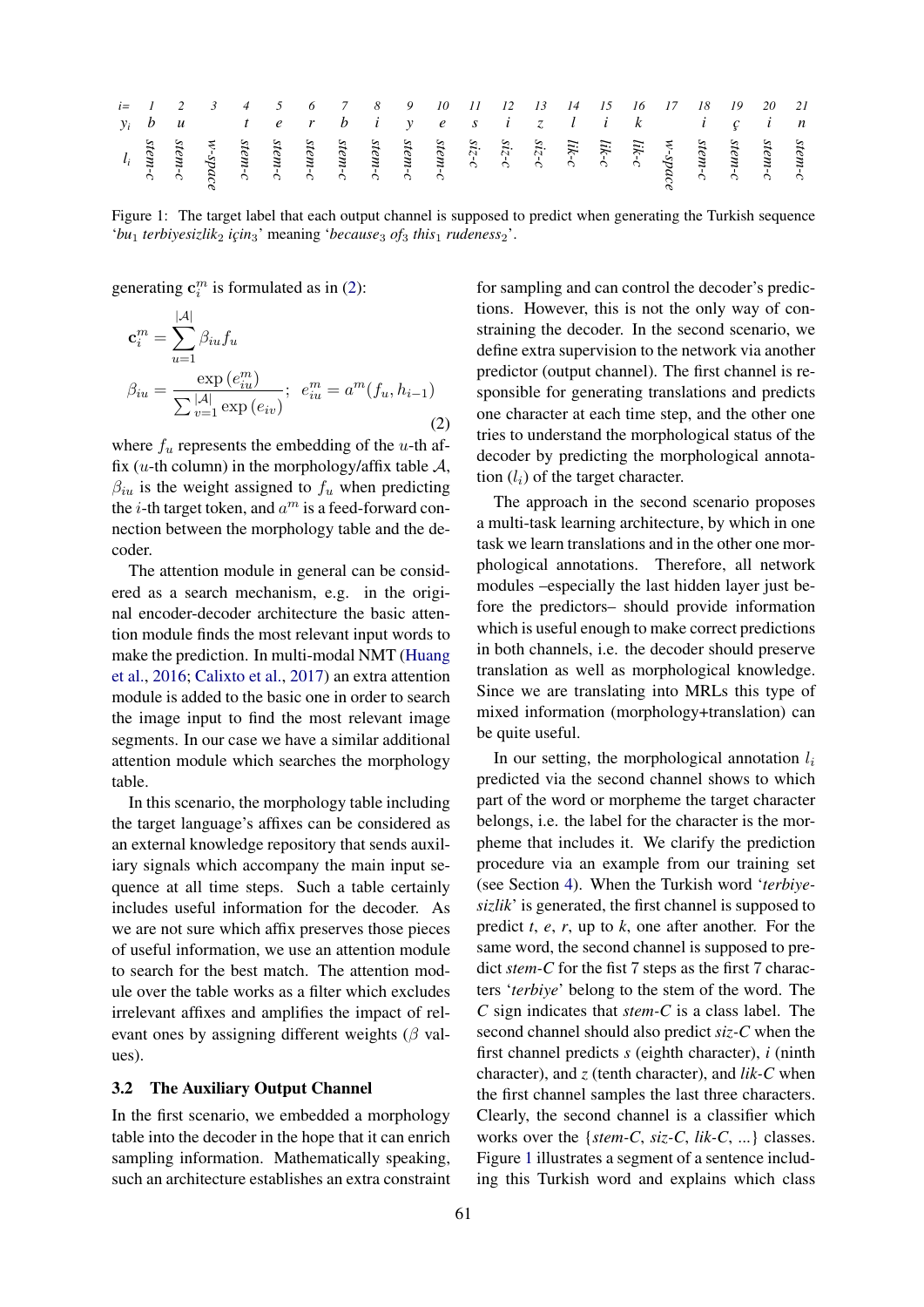tags should be predicted by each channel.

To implement the second scenario we require a single-source double-target training corpus: [source sentence]  $\rightarrow$  [sequence of target characters & sequence of morphological annotations] (see Section 4). The objective function should also be manipulated accordingly. Given a training set  $\{\mathbf x_t, \mathbf y_t, \mathbf m_t\}_{t=1}^T$  the goal is to maximize the joint loss function shown in (3):

$$
\lambda \sum_{t=1}^{T} \log P(\mathbf{y}_t|\mathbf{x}_t; \theta) + (1-\lambda) \sum_{t=1}^{T} \log P(\mathbf{m}_t|\mathbf{x}_t; \theta)
$$
\n(3)

where  $x_t$  is the t-th input sentence whose translation is a sequence of target characters shown by  $y_t$ . **m**<sub>t</sub> is the sequence of morphological annotations and T is the size of the training set.  $\theta$  is the set of network parameters and  $\lambda$  is a scalar to balance the contribution of each cost function.  $\lambda$  is adjusted on the development set during training.

# 3.3 Combining the Extended Output Layer and the Embedded Morphology Table

In the first scenario, we aim to provide the decoder with useful information about morphological properties of the target language, but we are not sure whether signals sent from the table are what we really need. They might be helpful or even harmful, so there should be a mechanism to control their quality. In the second scenario we also have a similar problem as the last layer requires some information to predict the correct morphological class through the second channel, but there is no guarantee to ensure that information in the decoder is sufficient for this sort of prediction. In order to address these problems, in the third extension we combine both scenarios as they are complementary and can potentially help each other.

The morphology table acts as an additional useful source of knowledge as it already consists of affixes, but its content should be adapted according to the decoder and its actual needs. Accordingly, we need a trainer to update the table properly. The extra prediction channel plays this role for us as it forces the network to predict the target language's affixes at the output layer. The error computed in the second channel is backpropagated to the network including the morphology table and updates its affix information into what the decoder actually needs for its prediction. Therefore, the second output channel helps us train better affix embeddings.

The morphology table also helps the second predictor. Without considering the table, the last layer only includes information about the input sequence and previously predicted outputs, which is not directly related to morphological information. The second attention module retrieves useful affixes from the morphology table and concatenates to the last layer, which means the decoder is explicitly fed with morphological information. Therefore, these two modules mutually help each other. The external channel helps update the morphology table with high-quality affixes (backward pass) and the table sends its high-quality signals to the prediction layer (forward pass). The relation between these modules and the NMT architecture is illustrated in Figure 2.



Figure 2: The architecture of the NMT model with an auxiliary prediction channel and an extra morphology table. This network includes only one decoder layer and one encoder layer. ⊕ shows the attention modules.

### 4 Experimental Study

As previously reviewed, different models try to capture complexities on the encoder side, but to the best of our knowledge the only model which proposes a technique to deal with complex constituents on the decoder side is that of Chung et al. (2016), which should be an appropriate baseline for our comparisons. Moreover, it outperforms other existing NMT models, so we prefer to compare our network to the best existing model. This model is referred to as CDNMT in our experiments. In the next sections first we explain our experimental setting, corpora, and how we build the morphology table (Section 4.1), and then report experimental results (Section 4.2).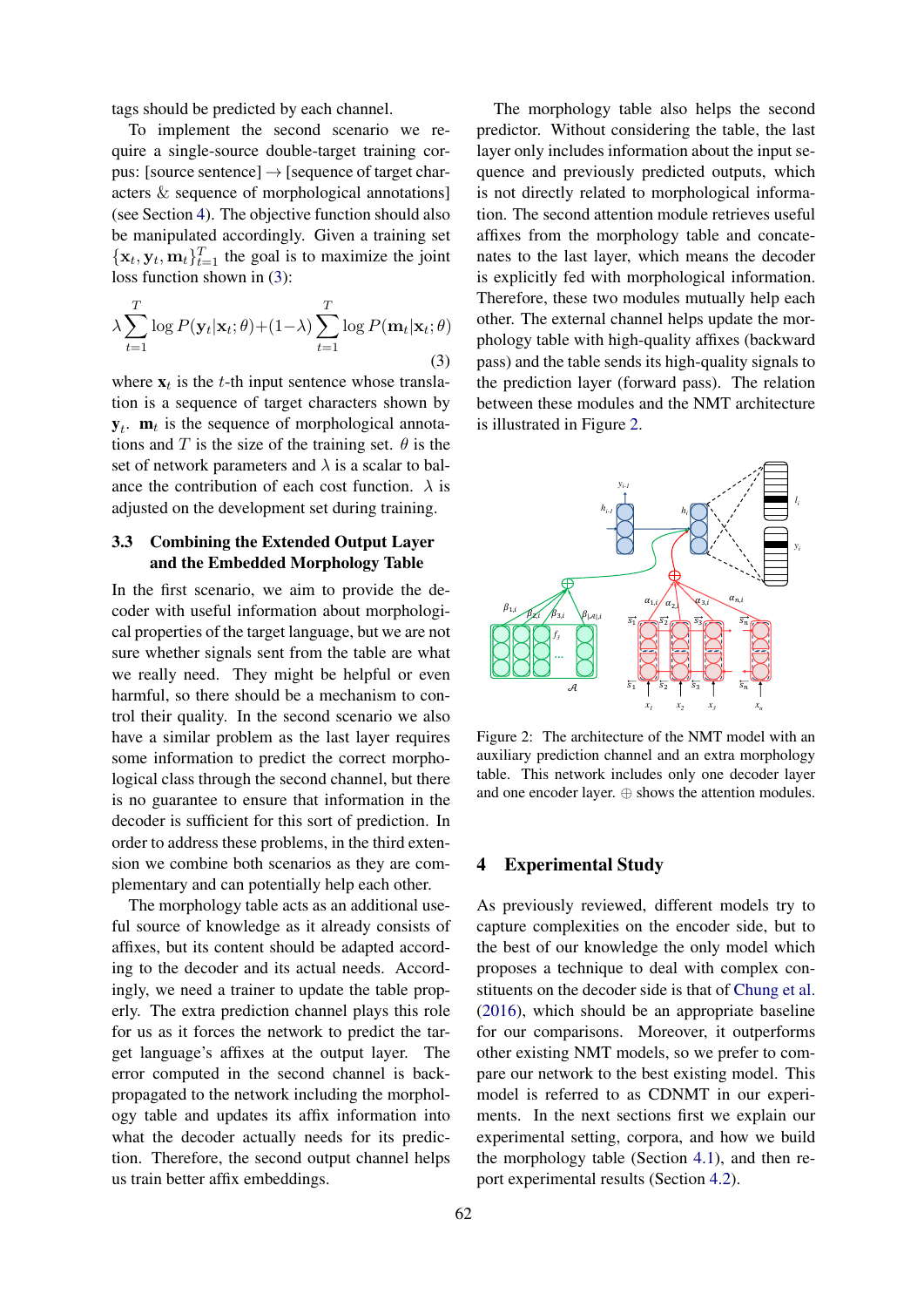### 4.1 Experimental Setting

In order to make our work comparable we try to follow the same experimental setting used in CDNMT, where the GRU size is 1024, the affix and word embedding size is 512, and the beam width is 20. Our models are trained using stochastic gradient descent with Adam (Kingma and Ba, 2015). Chung et al. (2016) and Sennrich et al. (2016) demonstrated that *bpe* boosts NMT, so similar to CDNMT we also preprocess the source side of our corpora using *bpe*. We use WMT-15 corpora<sup>1</sup> to train the models, newstest-2013 for tuning and newstest-2015 as the test sets. For English–Turkish (En–Tr) we use the OpenSubtitle2016 collection (Lison and Tiedemann, 2016). The training side of the English–German (En–De), English–Russian (En– Ru), and En–Tr corpora include 4.5, 2.1, and 4 million parallel sentences, respectively. We randomly select 3K sentences for each of the development and test sets for En–Tr. For all language pairs we keep the 400 most frequent characters as the target-side character set and replace the remainder (infrequent characters) with a specific character.

One of the key modules in our architecture is the morphology table. In order to implement it we use a look-up table whose columns include embeddings for the target language's affixes (each column represents one affix) which are updated during training. As previously mentioned, the table is intended to provide useful, morphological information so it should be initialized properly, for which we use a morphology-aware embeddinglearning model. To this end, we use the neural language model of Botha and Blunsom (2014) in which each word is represented via a linear combination of the embeddings of its surface form and subunits, e.g.  $\overrightarrow{terbiyesizlik} = \overrightarrow{terbiyesizlik} +$  $\overrightarrow{terbiye} + \overrightarrow{six} + \overrightarrow{lik}$ . Given a sequence of words, the neural language model tries to predict the next word, so it learns sentence-level dependencies as well as intra-word relations. The model trains surface form and subword-level embeddings which provides us with high-quality affix embeddings.

Our neural language model is a recurrent network with a single 1000-dimensional GRU layer, which is trained on the target sides of our parallel corpora. The embedding size is 512 and we use a batch size of 100 to train the model. Before training the neural language model, we need to manipulate the training corpus to decompose words into morphemes for which we use Morfessor (Smit et al., 2014), an unsupervised morphological analyzer. Using Morfessor each word is segmented into different subunits where we consider the longest part as the stem of each word; what appears before the stem is taken as a member of the set of prefixes (there might be one or more prefixes) and what follows the stem is considered as a member of the set of suffixes.

Since Morfessor is an unsupervised analyzer, in order to minimize segmentation errors and avoid noisy results we filter its output and exclude subunits which occur fewer than  $500$  times.<sup>2</sup> After decomposing, filtering, and separating stems from affixes, we extracted several affixes which are reported in Table 2. We emphasize that there might be wrong segmentations in Morfessor's output, e.g. Turkish is a suffix-based language, so there are no prefixes in this language, but based on what Morfessor generated we extracted 11 different types of prefixes. We do not post-process Morfessor's outputs.

| Language | Prefix | Suffix |
|----------|--------|--------|
| German   | 75     | 160    |
| Russian  | 110    | 260    |
| Turkish  | 11     | 293    |

Table 2: The number of affixes extracted for each language.

Using the neural language model we train word, stem, and affix embeddings, and initialize the look-up table (but not other parts) of the decoder using those affixes. The look-up table includes high-quality affixes trained on the target side of the parallel corpus by which we train the translation model. Clearly, such an affix table is an additional knowledge source for the decoder. It preserves information which is very close to what the decoder actually needs. However, there might be some missing pieces of information or some incompatibility between the decoder and the table, so we do not freeze the morphology table during training, but let the decoder update it with respect to its needs in the forward and backward passes.

<sup>1</sup>http://www.statmt.org/wmt15/

 $2$ The number may seem a little high, but for a corpus with more than 115M words this is not a strict threshold in practice.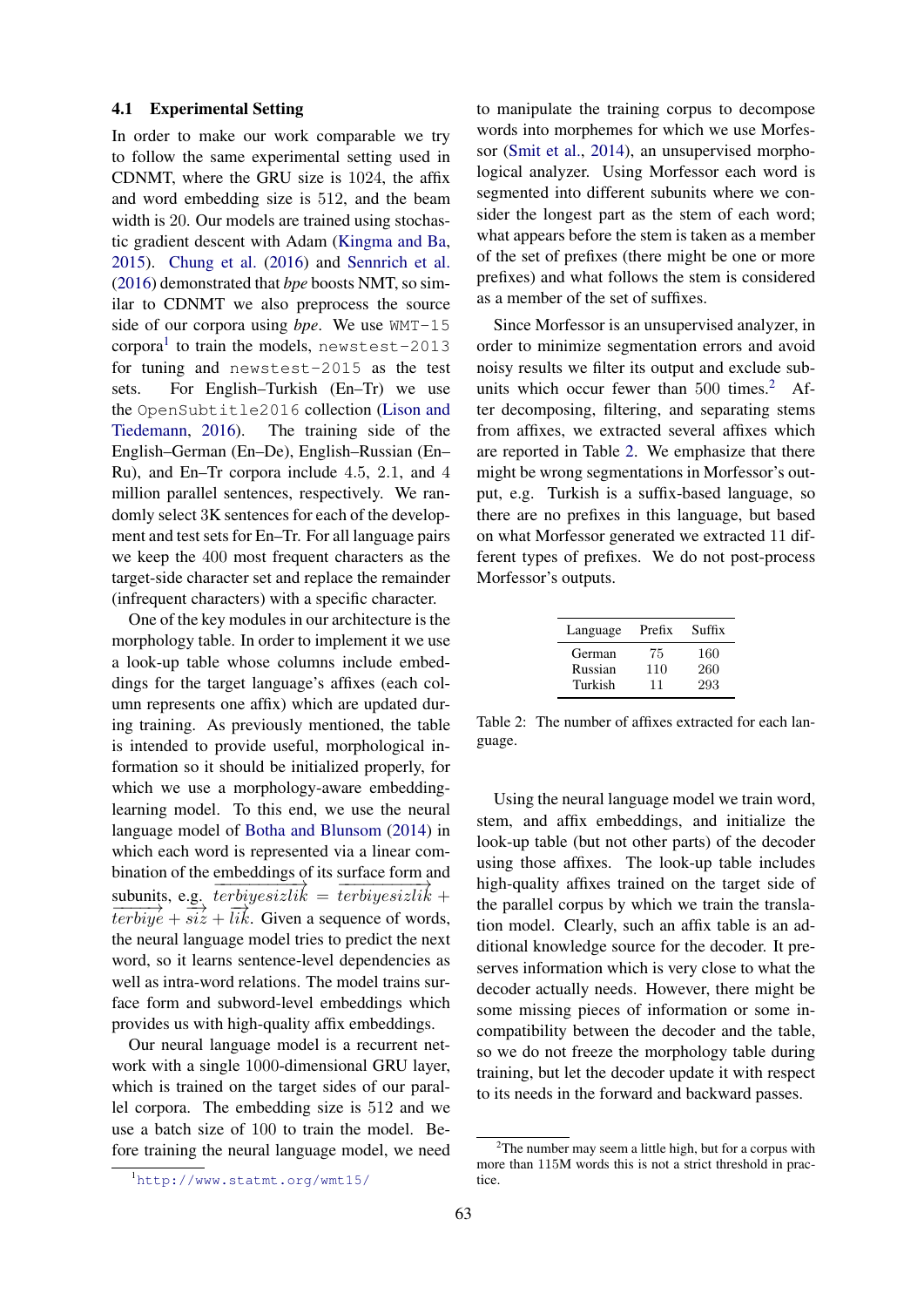### 4.2 Experimental Results

Table 3 summarizes our experimental results. We report results for the *bpe*→*char* setting, which means the source token is a *bpe* unit and the decoder samples a character at each time step. CD-NMT is the baseline model. Table 3 includes scores reported from the original CDNMT model (Chung et al., 2016) as well as the scores from our reimplementation. To make our work comparable and show the impact of the new architecture, we tried to replicate CDNMT's results in our experimental setting, we kept everything (parameters, iterations, epochs etc.) unchanged and evaluated the extended model in the same setting. Table 3 reports BLEU scores (Papineni et al., 2002) of our NMT models.

| Model          | $En \rightarrow De$ | $En \rightarrow Ru$ | $En \rightarrow Tr$ |
|----------------|---------------------|---------------------|---------------------|
| <b>CDNMT</b>   | 21.33               | 26.00               |                     |
| $CDNMT^*$      | 21.01               | 26.23               | 18.01               |
| $CDNMT_m^*$    | 21.27               | 26.78               | 18.44               |
| $CDNMTo*$      | 21.39               | 26.39               | 18.59               |
| $CDNMT_{mo}^*$ | 21.48               | 26.84               | 18.70               |

Table 3: CDNMT<sup>\*</sup> is our implementation of CDNMT.  $m$  and  $o$  indicates that the base model is extended with the morphology table and the additional output channel, respectively. mo is the combination of both the extensions. The improvement provided by the boldfaced number compared to CDNMT<sup>\*</sup> is statistically significant according to paired bootstrap re-sampling (Koehn, 2004) with  $p = 0.05$ .

Table 3 can be interpreted from different perspectives but the main findings are summarized as follows:

- The morphology table yields significant improvements for all languages and settings.
- The morphology table boosts the En–Tr engine more than others and we think this is because of the nature of the language. Turkish is an agglutinative language in which morphemes are clearly separable from each other, but in German and Russian morphological transformations rely more on fusional operations rather than agglutination.
- It seems that there is a direct relation between the size of the morphology table and the gain provided for the decoder, because Russian and Turkish have bigger tables and benefit from the table more than German which has fewer affixes.
- The auxiliary output channel is even more useful than the morphology table for all settings but En–Ru, and we think this is because of the morpheme-per-word ratio in Russian. The number of morphemes attached to a Russian word is usually more than those of German and Turkish words in our corpora, and it makes the prediction harder for the classifier (the more the number of suffixes attached to a word, the harder the classification task).
- The combination of the morphology table and the extra output channel provides the best result for all languages.

Figure 3 depicts the impact of the morphology table and the extra output channel for each language.



Figure 3: The  $y$  axis shows the difference between the BLEU score of CDNMT<sup>∗</sup> and the extended model. The first, second, and third bars show the  $m$ ,  $o$ , and  $mo$ extensions, respectively.

To further study our models' behaviour and ensure that our extensions do not generate random improvements we visualized some attention weights when generating '*terbiyesizlik*'. In Figure 4, the upper figure shows attention weights for all Turkish affixes, where the *y* axis shows different time steps and the *x* axis includes attention weights of all affixes (304 columns) for those time steps, e.g. the first row and the first column represents the attention weight assigned to the first Turkish affix when sampling *t* in '*terbiyesizlik*'. While at the first glance the figure may appear to be somewhat confusing, but it provides some interesting insights which we elaborate next.

In addition to the whole attention matrix we also visualized a subset of weights to show how the morphology table provides useful information. In the second figure we study the behaviour of the morphology table for the first  $(t_1)$ , fifth  $(i_5)$ , ninth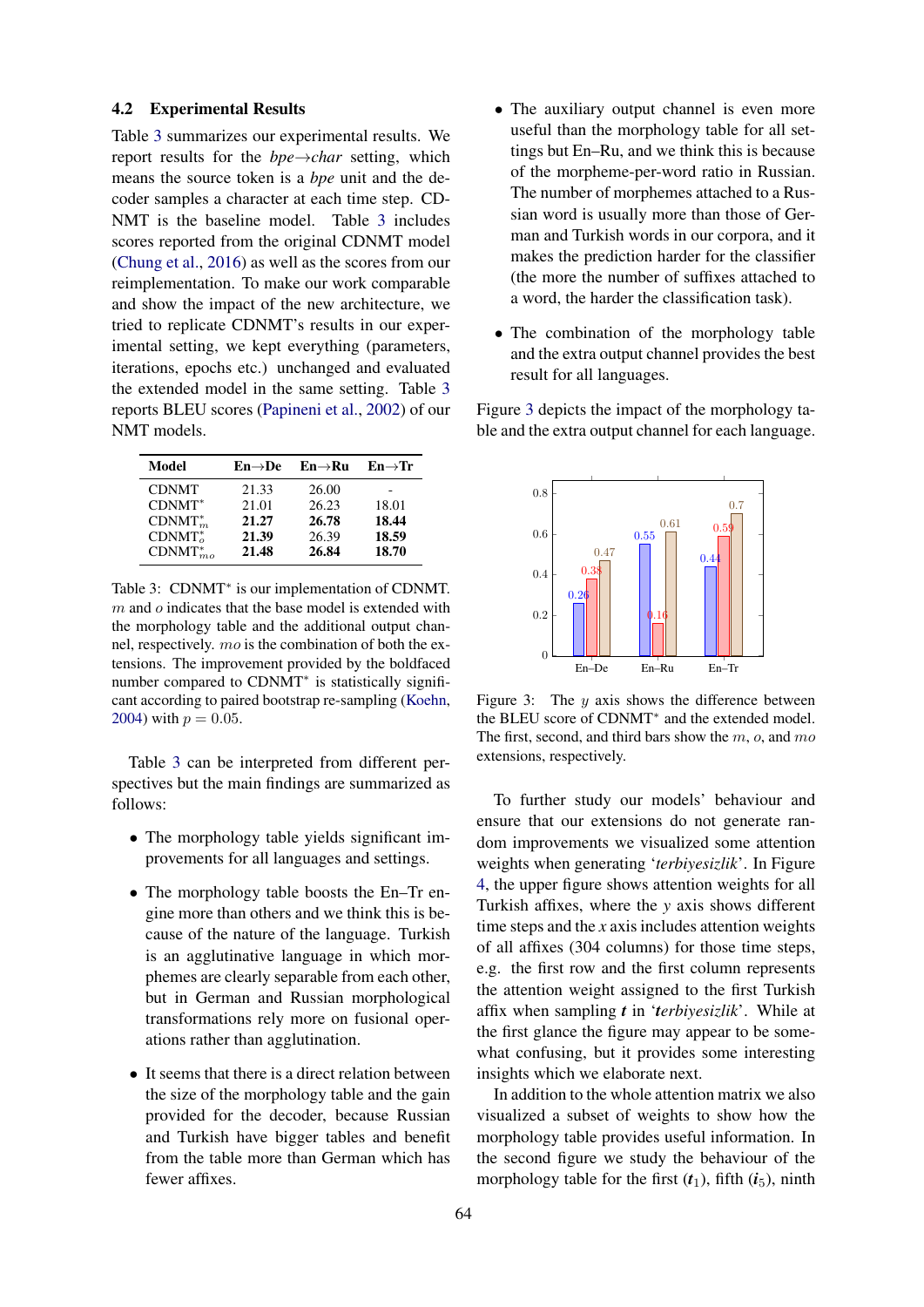

Figure 4: Visualizing the attention weights between the morphology table and the decoder when generating '*terbiyesizlik*.

 $(i_9)$ , and twelfth  $(i_{12})$  time steps when generating the same Turkish word ' $t_1$ erb**i**<sub>5</sub>*yes***i**<sub>9</sub>*z***li**<sub>12</sub>**k**'.  $t_1$  is the first character of the word. We also have three *i* characters from different morphemes, where the first one is part of the stem, the second one belongs to the suffix '*siz*', and the third one to '*lik*'. It is interesting to see how the table reacts to the same character from different parts. For each time step we selected the top-10 affixes which have the highest attention weights. The set of top-10 affixes can be different for each step, so we made a union of those sets which gives us 22 affixes. The bottom part of Figure 4 shows the attention weights for those 22 affixes at each time step.

After analyzing the weights we observed interesting properties about the morphology table and the auxiliary attention module.<sup>3</sup> The main findings about the behaviour of the table are as follows:

- The model assigns high attention weights to *stem-C* for almost all time steps. However, the weights assigned to this class for  $t_1$  and  $t_5$ are much higher than those of affix characters (as they are part of the stem). The vertical lines in both figures approve this feature (bad behaviour).
- For some unknown reasons there are some affixes which have no direct relation to that particulate time step but they receive a high attention, such as *maz* in  $t_{12}$  (bad behaviour).
- For almost all time steps the highest attention weight belongs to the class which is expected

to be selected, e.g. weights for  $(i_5, stem-C)$  or (*i*9,*siz-C*) (good behaviour).

- The morphology table may send bad or good signals but it is consistent for similar or cooccurring characters, e.g. for the last three time steps  $l_{11}$ ,  $i_{12}$ , and  $k_{13}$ , almost the same set of affixes receives the highest attention weights. This consistency is exactly what we are looking for, as it can define a reliable external constraint for the decoder to guide it. Vertical lines on the figure also confirm this fact. They show that for a set of consecutive characters which belong to the same morpheme the attention module sends a signal from a particular affix (good behaviour).
- There are some affixes which might not be directly related to that time step but receive high attention weights. This is because those affixes either include the same character which the decoder tries to predict (e.g. *i-C* for  $i_4$  or *t*-*C* and *tin*-*C* for  $t_1$ ), or frequently appear with that part of the word which includes the target character (e.g. *mi-C* has a high weight when predicting  $t_1$  because  $t_1$  belongs to *terbiye* which frequently collocates with *mi-C*: *terbiye+mi*) (good behaviour).

Finally, in order to complete our evaluation study we feed the English-to-German NMT model with the sentence '*Terms and conditions for sending contributions to the BBC*', to show how the model behaves differently and generates a better target sentence. Translations generated by our models are illustrated in Table 4.

<sup>3</sup>Our observations are not based on this example alone as we studied other random examples, and the table shows consistent behaviour for all examples.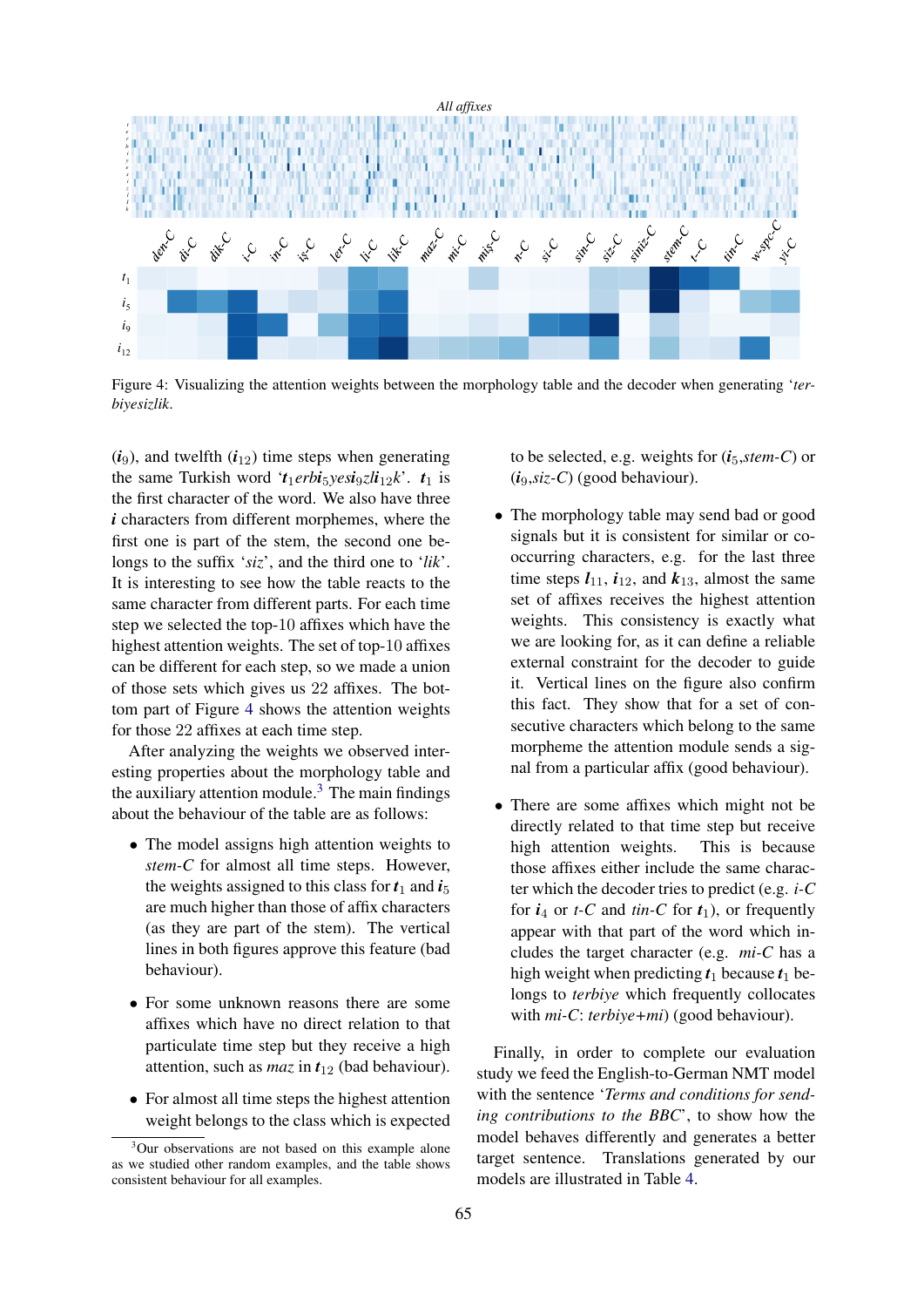Reference: *Geschäftsbedingungen für das Senden von Beiträgen an die BBC* CDNMT∗ *allgemeinen geschaftsbedingungen fur die versendung von Beiträgen an die BBC*  $CDNMT_{mo}^*$ mo *Geschäft s bedingungen für die versendung von Beiträgen zum BBC*

Table 4: Comparing translation results for the CDNMT<sup>\*</sup> (baseline) and CDNMT<sup>\*</sup><sub>mo</sub> (improved) models when the input sentence is '*Terms and conditions for sending contributions to the BBC*'.

The table demonstrates that our architecture is able to control the decoder and limit its selections, e.g. the word *'allgemeinen'* generated by the baseline model is redundant. There is no constraint to inform the baseline model that this word should not be generated, whereas our proposed architecture controls the decoder in such situations. After analyzing our model, we realized that there are strong attention weights assigned to the *w-space* (indicating white space characters) and *BOS* (beginning of the sequence) columns of the affix table while sampling the first character of the word *'Geschäft'*, which shows that the decoder is informed about the start point of the sequence. Similar to the baseline model's decoder, our decoder can sample any character including *'a'* of *'allgemeinen'* or *'G'* of *'Geschäft'*. Translation information stored in the baseline decoder is not sufficient for selecting the right character *'G'*, so the decoder wrongly starts with *'i'* and continues along a wrong path up to generating the whole word. However, our decoder's information is accompanied with signals from the affix table which force it to start with a better initial character, whose sampling leads to generating the correct target word.

Another interesting feature about the table is the new structure '*Geschäft s bedingungen'* generated by the improved model. As the reference translation shows, in the correct form these two structures should be glued together via *'s'*, which can be considered as an infix. As our model is supposed to detect this sort of intra-word relation, it treats the whole structure as two compounds which are connected to one another via an infix. Although this is not a correct translation and it would be trivial to post-edit into the correct output form, it is interesting to see how our mechanism forces the decoder to pay attention to intra-word relations.

Apart from these two interesting findings, the number of wrong character selections in the baseline model is considerably reduced in the improved model because of our enhanced architecture.

### 5 Conclusion and Future Work

In this paper we proposed a new architecture to incorporate morphological information into the NMT pipeline. We extended the state-of-the-art NMT model (Chung et al., 2016) with a morphology table. The table could be considered as an external knowledge source which is helpful as it increases the capacity of the model by increasing the number of network parameters. We tried to benefit from this advantage. Moreover, we managed to fill the table with morphological information to further boost the NMT model when translating into MRLs. Apart from the table we also designed an additional output channel which forces the decoder to predict morphological annotations. The error signals coming from the second channel during training inform the decoder with morphological properties of the target language. Experimental results show that our techniques were useful for NMT of MRLs.

As our future work we follow three main ideas.  $i)$  We try to find more efficient ways to supply morphological information for both the encoder and decoder.  $ii)$  We plan to benefit from other types of information such as syntactic and semantic annotations to boost the decoder, as the table is not limited to morphological information alone and can preserve other sorts of information. *iii*) Finally, we target sequence generation for fusional languages. Although our model showed significant improvements for both German and Russian, the proposed model is more suitable for generating sequences in agglutinative languages.

### Acknowledgments

We thank our anonymous reviewers for their valuable feedback, as well as the Irish centre for highend computing (www.ichec.ie) for providing computational infrastructures. This work has been supported by the ADAPT Centre for Digital Content Technology which is funded under the SFI Research Centres Programme (Grant 13/RC/2106) and is co-funded under the European Regional Development Fund.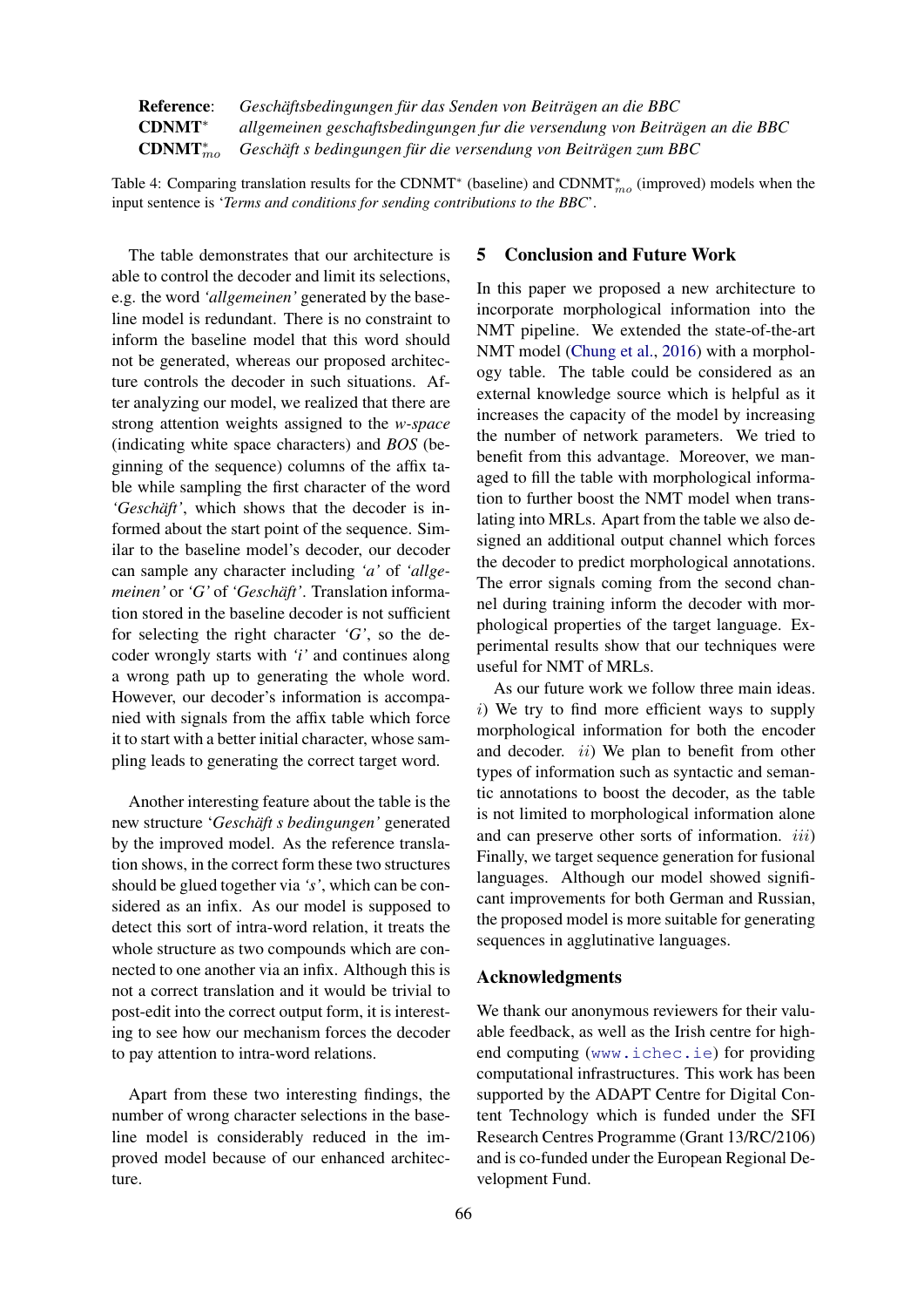### References

- Dzmitry Bahdanau, Kyunghyun Cho, and Yoshua Bengio. 2014. Neural machine translation by jointly learning to align and translate. In *Proceedings of the International Conference on Learning Representations*. Banff, Canada.
- Jan A Botha and Phil Blunsom. 2014. Compositional morphology for word representations and language modelling. In *The 3st International Conference on Machine Learning (ICML)*. Beijing, China, pages 1899–1907.
- Iacer Calixto, Qun Liu, and Nick Campbell. 2017. Doubly-attentive decoder for multi-modal neural machine translation. In *Proceedings of the 55th Annual Meeting of the Association for Computational Linguistics (Volume 1: Long Papers)*. Vancouver, Canada, pages 1913–1924.
- Kyunghyun Cho, Bart van Merrienboer, Caglar Gulcehre, Dzmitry Bahdanau, Fethi Bougares, Holger Schwenk, and Yoshua Bengio. 2014. Learning phrase representations using RNN encoder–decoder for statistical machine translation. In *Proceedings of the 2014 Conference on Empirical Methods in Natural Language Processing (EMNLP)*. Doha, Qatar, pages 1724–1734.
- Junyoung Chung, Kyunghyun Cho, and Yoshua Bengio. 2016. A character-level decoder without explicit segmentation for neural machine translation. In *Proceedings of the 54th Annual Meeting of the Association for Computational Linguistics (Volume 1: Long Papers)*. Berlin, Germany, pages 1693–1703.
- Marta R. Costa-jussà and José A. R. Fonollosa. 2016. Character-based neural machine translation. In *Proceedings of the 54th Annual Meeting of the Association for Computational Linguistics (Volume 2: Short Papers)*. Berlin, Germany, pages 357–361.
- Mercedes García-Martínez, Loïc Barrault, and Fethi Bougares. 2016. Factored neural machine translation. *arXiv preprint arXiv:1609.04621* .
- Stig-Arne Grönroos, Sami Virpioja, and Mikko Kurimo. 2017. Extending hybrid word-character neural machine translation with multi-task learning of morphological analysis. In *Proceedings of the Second Conference on Machine Translation*. Copenhagen, Denmark, pages 296–302.
- Po-Yao Huang, Frederick Liu, Sz-Rung Shiang, Jean Oh, and Chris Dyer. 2016. Attention-based multimodal neural machine translation. In *Proceedings of the first Conference on Machine Translation*. pages 639–645.
- Sébastien Jean, Kyunghyun Cho, Roland Memisevic, and Yoshua Bengio. 2015. On using very large target vocabulary for neural machine translation. In *Proceedings of the 53rd Annual Meeting of the Association for Computational Linguistics and the 7th International Joint Conference on Natural Language Processing (Volume*

*1: Long Papers)*. Beijing, China, pages 1–10. http://www.aclweb.org/anthology/P15-1001.

- Yoon Kim, Yacine Jernite, David Sontag, and Alexander M Rush. 2016. Character-aware neural language models. In *Proceedings of the Thirtieth AAAI Conference on Artificial Intelligence (AAAI-16)*. Phoenix, Arizona, USA, pages 2741–2749.
- Diederik Kingma and Jimmy Ba. 2015. Adam: A method for stochastic optimization. In *International Conference on Learning Representations (ICLR)*. San Diego, USA.
- Philipp Koehn. 2004. Statistical significance tests for machine translation evaluation. In *Proceedings of Conference on Empirical Methods in Natural Language Processing (EMNLP)*. Barcelona, Spain, pages 388–395.
- Pierre Lison and Jörg Tiedemann. 2016. Opensubtitles2016: Extracting large parallel corpora from movie and TV subtitles. In *Proceedings of the 10th International Conference on Language Resources and Evaluation*. Portoroz, Slovenia, pages 923–929.
- Minh-Thang Luong and Christopher D. Manning. 2016. Achieving open vocabulary neural machine translation with hybrid word-character models. In *Proceedings of the 54th Annual Meeting of the Association for Computational Linguistics (Volume 1: Long Papers)*. Berlin, Germany, pages 1054–1063.
- Thang Luong, Ilya Sutskever, Quoc Le, Oriol Vinyals, and Wojciech Zaremba. 2015. Addressing the rare word problem in neural machine translation. In *Proceedings of the 53rd Annual Meeting of the Association for Computational Linguistics and the 7th International Joint Conference on Natural Language Processing (Volume 1: Long Papers)*. Beijing, China, pages 11–19.
- Kishore Papineni, Salim Roukos, Todd Ward, and Wei-Jing Zhu. 2002. BLEU: a method for automatic evaluation of machine translation. In *Proceedings of the 40th Annual Meeting of Association for Computational Linguistics*. Pennsylvania, PA., USA, pages 311–318.
- Peyman Passban. 2018. *Machine Translation of Morphologically Rich Languages Using Deep Neural Networks*. Ph.D. thesis, School of Computing, Dublin City University, Ireland.
- Rico Sennrich and Barry Haddow. 2016. Linguistic input features improve neural machine translation. In *Proceedings of the First Conference on Machine Translation*. Berlin, Germany, pages 83–91.
- Rico Sennrich, Barry Haddow, and Alexandra Birch. 2016. Neural machine translation of rare words with subword units. In *Proceedings of the 54th Annual Meeting of the Association for Computational Linguistics (Volume 1: Long Papers)*. Berlin, Germany, pages 1715–1725.